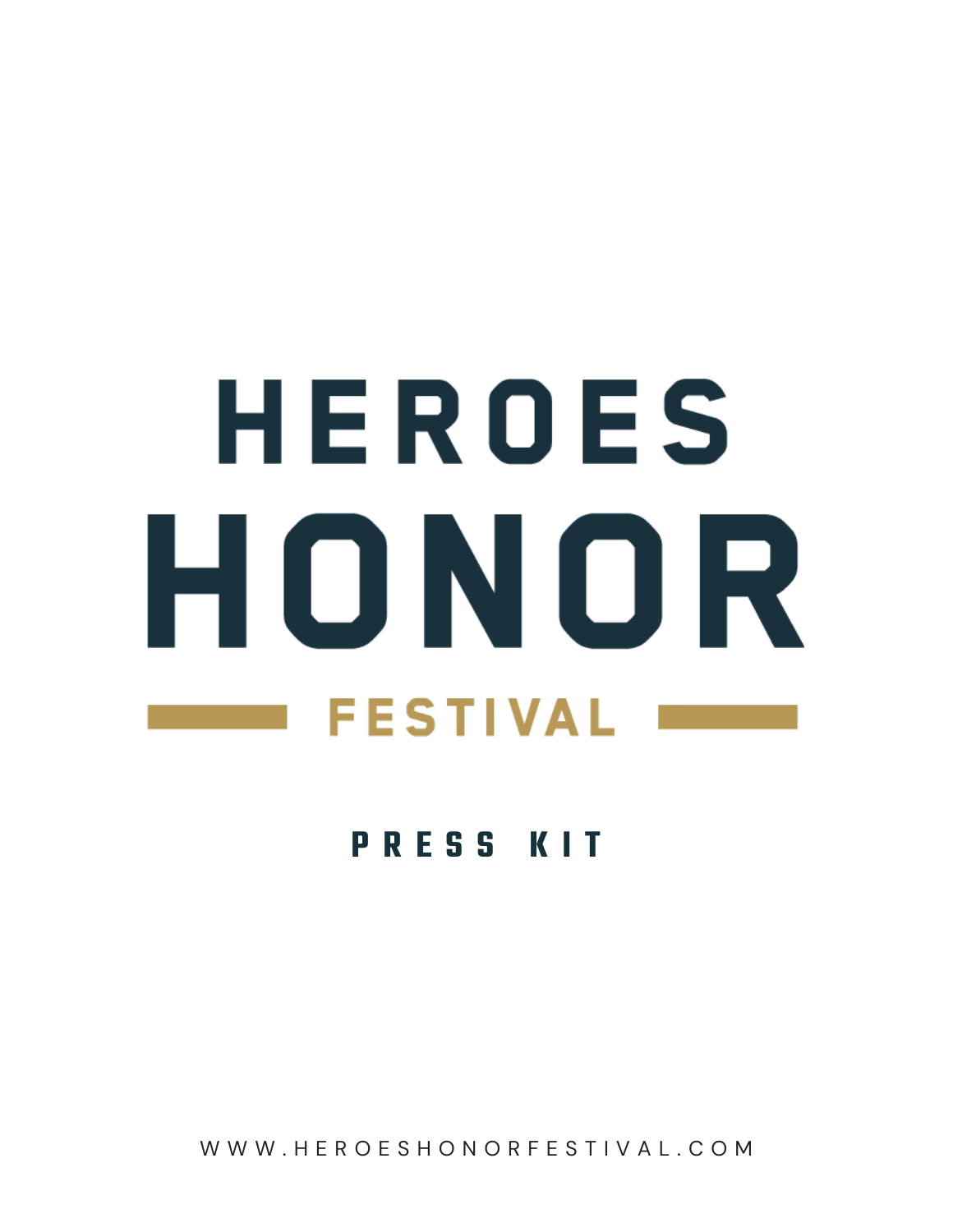



## **Toby Keith, Justin Moore and Craig Morgan Join Public Tribute Honoring Vietnam Veterans May 27-28**

### 'Heroes Honor Festival 2022' at Daytona International Speedway to bring honor, hope and healing to military veterans and their families

**DAYTONA BEACH, Fla., April 8, 2022 –** Toby Keith, award-winning country superstar and avid supporter of American troops, will headline the Heroes Honor Festival 2022 alongside special musical guests Justin Moore and Craig Morgan at Daytona International Speedway on Memorial Day weekend.

The event, presented by Engage Your Destiny, an organization dedicated to bringing honor, help, and healing to military veterans and their families, will show appreciation for Vietnam veterans with a grand celebration that includes world-class entertainment, renown guests of honor, veteran reunions, and patriotic pageantry.

"This celebration is long overdue," said Ben Peterson, Iraq Veteran and Founder of Engage Your Destiny. "Our society largely rejected Vietnam Veterans when they first came home from active duty, yet they chose to become the guardians of honor, committing to never again allow combat veterans to return home to scorn, ridicule and mistreatment.

"On behalf of 9/11 era veterans and citizens who love our military and were welcomed home by these veterans, it's time that these heroes receive the honor they deserve," Peterson continued. "I'm excited to celebrate America and honor our veteran heroes with these incredible country artists and my fellow patriots!"

As a proud American, Keith is known for such patriotic songs as "American Soldier," "Made in America," and "Courtesy of the Red, White and Blue." Since 2002, Keith has visited more than 250,000 troops in 17 countries through his work with the USO. In April 2014, he was awarded the Spirit of the USO Award.

An artist with 42 top 10 hits, 32 No. 1s, 40 million albums sold and more than 10 billion streams, Keith is also an inductee of the Nashville Songwriters Hall of Fame and is the recipient of the Academy of Country Music's Merle Haggard Spirit Award and the National Medal of Arts.

#### **-continued-**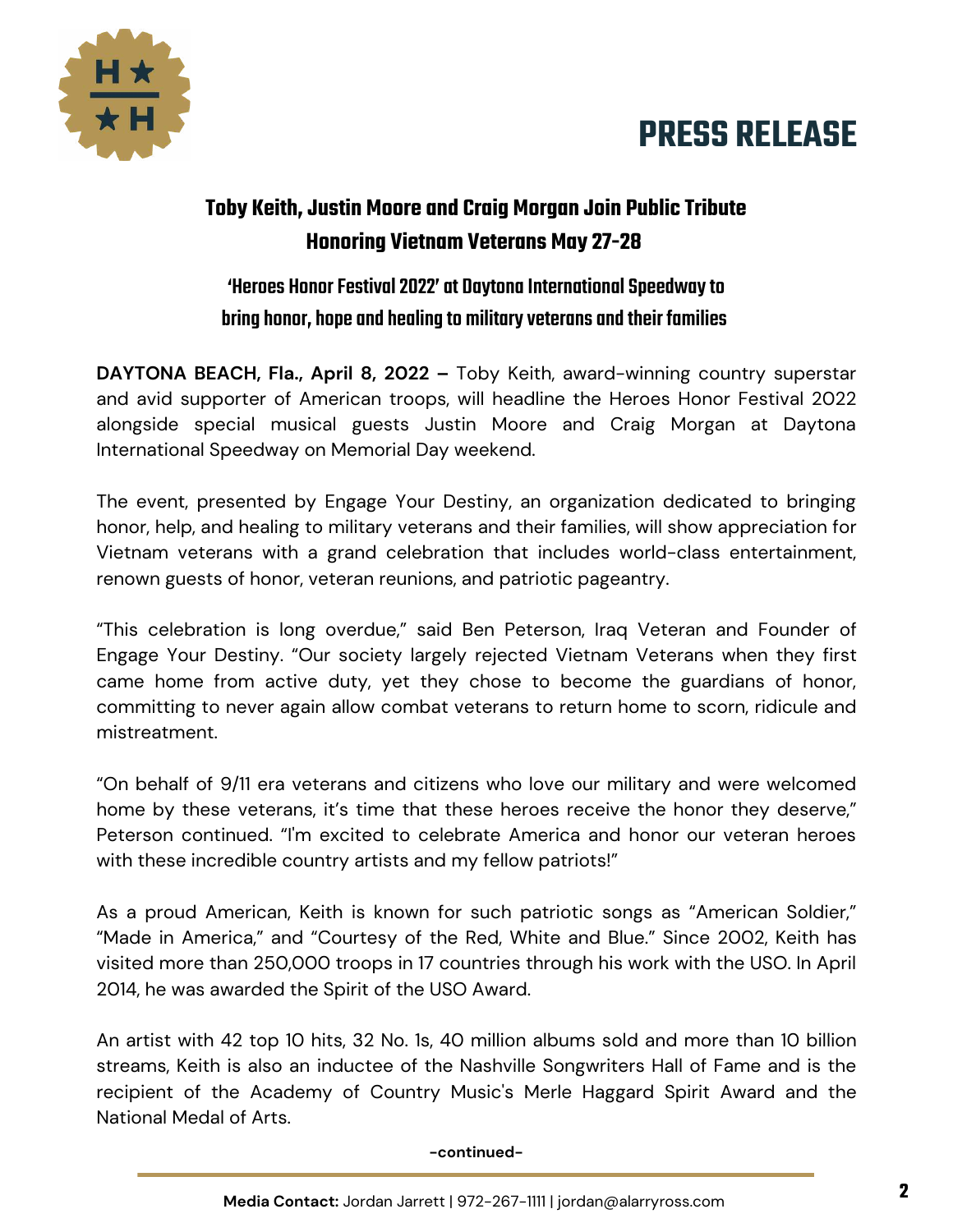

In addition to a world-class music concert featuring Keith, Moore, and Morgan at 7:30 p.m. on May 28, Heroes Honor Festival attendees can expect a range of activities including military flyovers, a patriot parachute team, veteran reunions, a resource expo, a Sunday Ride for Freedom, keynotes from Vietnam era heroes, lifetime legacy awards and a sacred remembrance vigil for those killed in action.

Guests of Honor will include:

- Governor Ron DeSantis, 46th Governor of the State of Florida, former Lt. Commander in the U.S. Navy and active member of the U.S. Navy Reserve;
- Ann-Margret, award-winning entertainer and supporter of American troops;
- Chris Noel, retired American actress and entertainer who worked at Armed Forces Radio and Television Service (AFRTS) as the "Voice of Vietnam;"
- Major Gen. Patrick Brady, a Vietnam War helicopter pilot and Medal of Honor and Distinguished Service Cross recipient;
- Lt. Gen. William G. Boykin, one of the original members of the U.S. Army's Delta Force;
- Lt. Col. Oliver North, a combat decorated U.S. Marine, No. 1 best-selling author, founder of two successful small businesses and holder of three U.S. patents; and
- Mark "Oz" Geist, bestselling co-author of "13 Hours" and security and military consultant credited with saving 25 people in the attack on Benghazi.

**All veterans, active military, and their spouses can register for free tickets. Children 12 and under are also free.** To purchase tickets or for more information, visit HeroesHonorFestival.com; follow the event on Facebook or Instagram.

#### **About Engage Your Destiny**

Engage Your Destiny is a 501(c)(3) non-profit organization dedicated to engaging active military, veterans, and their families through digital and in-person experiences to bring honor, help and healing. The organization also provides a wide variety of mentorship and small group programs focused on preventing the tragedy of veteran suicide. For more information, visit engageyourdestiny.com.

**-30-**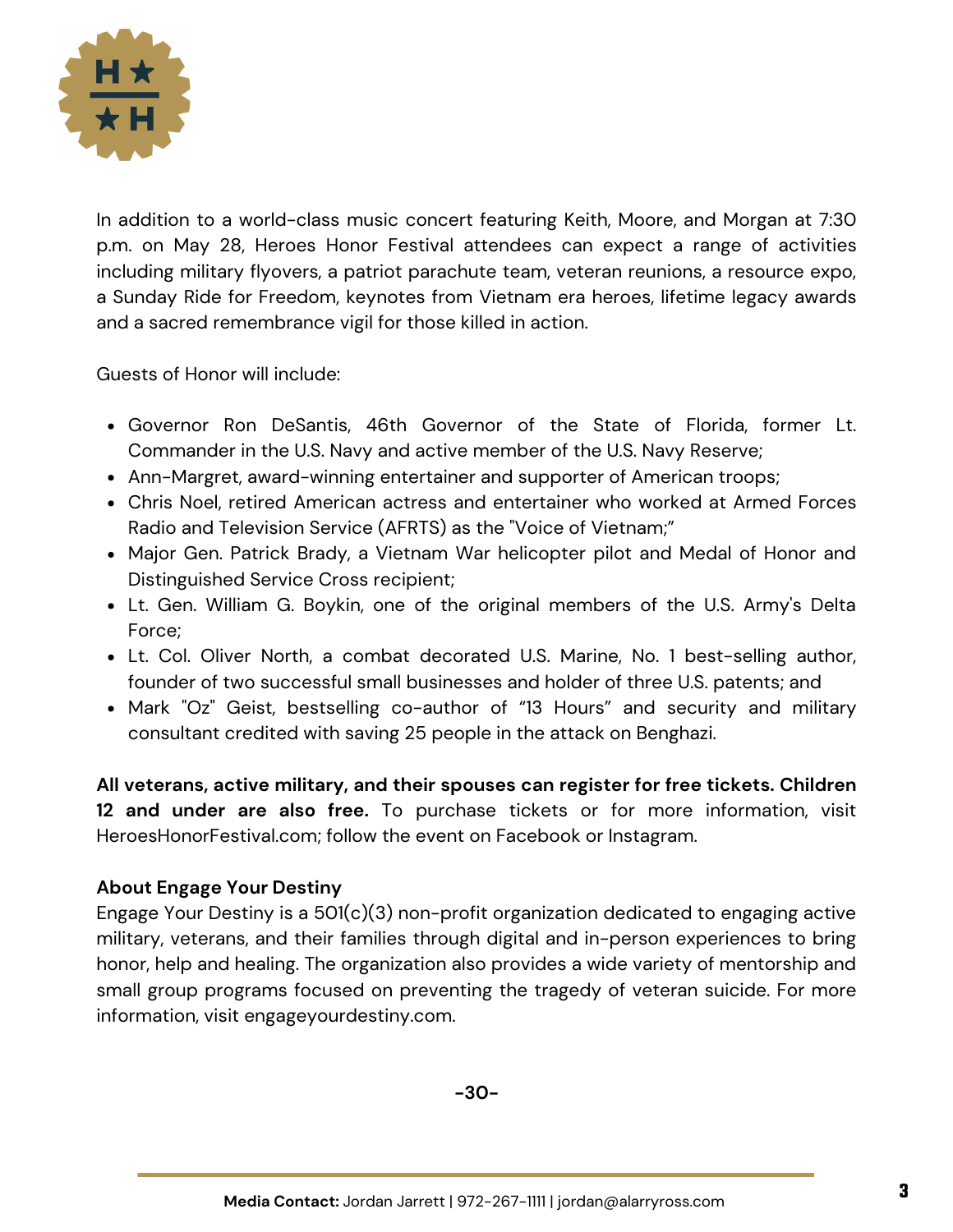

## **BIOGRAPHIES**



#### Ben Peterson, Founder and CEO of Engage Your Destiny

An eight-year U.S. Army veteran serving two years in Iraq, Ben Peterson experienced the trauma of war. The prospect of coming home left him feeling extraordinarily vulnerable.

Upon arrival, Peterson and his comrades were personally welcomed home by a squad of Vietnam veterans. That day, Peterson not only lunged into the loving arms of his family, he cherished the embrace of an earlier generation who also knew war's brutality. Considering Vietnam vets were largely spurned when they returned home, their show of honor and compassion left an indelible mark on Peterson as he transitioned into "normal" life.

In 2016, Peterson founded the nonprofit organization Engage Your Destiny, which has a mission to build spiritual resilience in the men and women of the United States Armed Forces by focusing on engaging active military, veterans and their families through digital and in person experiences. Engage Your Destiny's mission is to bring honor, help and healing to those who have served.

Peterson is also the visionary behind Heroes Honor Festival happening May 27-28 at the Daytona International Speedway. The event is a calling for Peterson to give Vietnam veterans the patriotic tribute and celebration they deserve and need.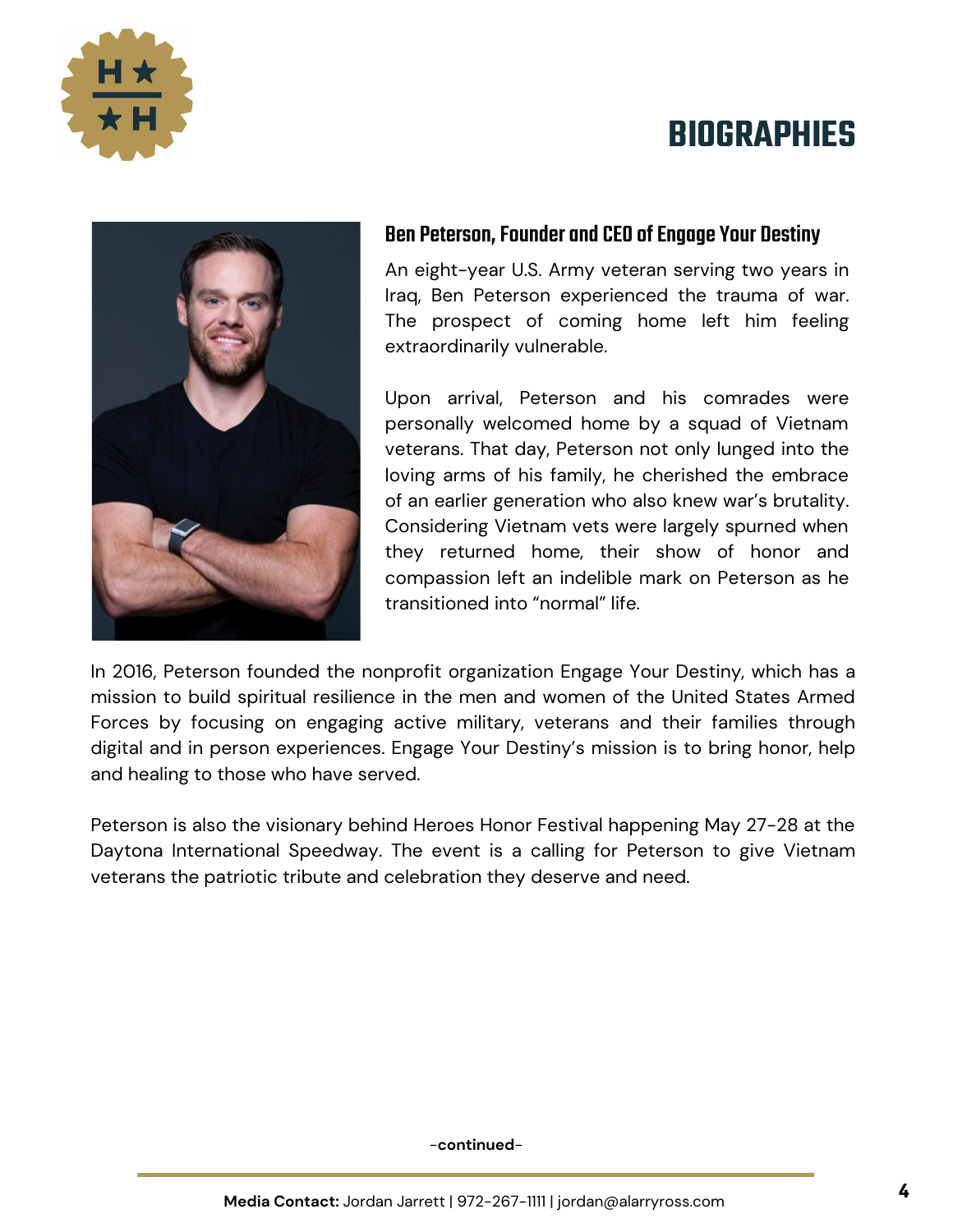



#### Armin Assadi, President of Engage Your Destiny

Armin Assadi is an Iranian-American religious refugee who credits this country for the life and freedom he and his family are blessed to have. In addition to serving as president of Engage Your Destiny, Assadi is the co-founder of InnovaCor and Position Intel. He has led and supported small executive gatherings for CEOs and large gatherings with over 100,000 people in attendance internationally.

His love for God and country is something he puts into action constantly. Assadi has sat on several nonprofit boards, led megachurches and has a gift for mobilizing people to nationwide movements. Of all

his experiences, his time with the men and women of the U.S. Military and veterans has been one of the greatest joys and privileges of his life.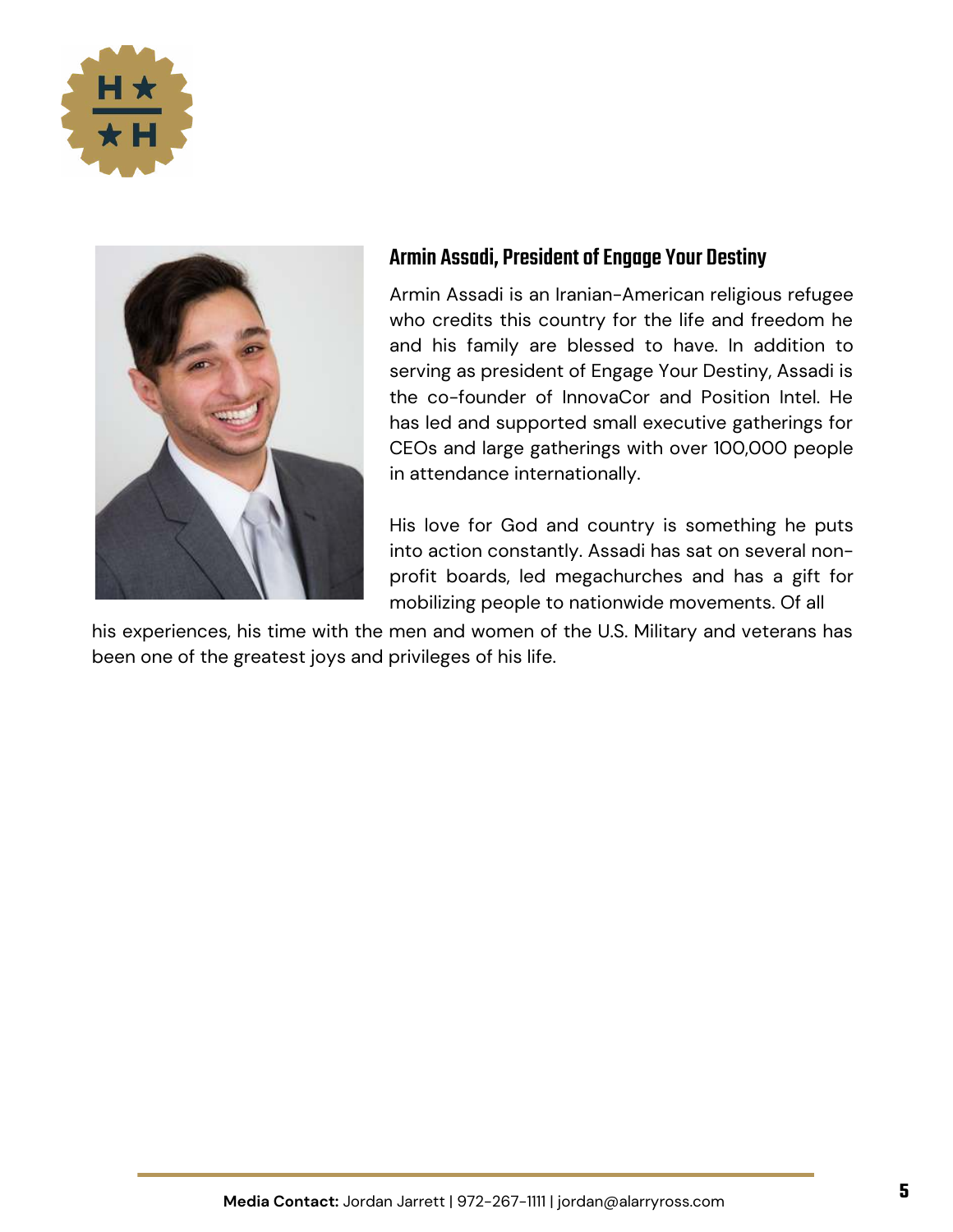

## **BACKGROUNDER HEROES HONOR FESTIVAL**

Organized by the non-profit Engage Your Destiny (EYD) and the 9/11 generation of wartime veterans, the Heroes Honor Festival (HHF) is a public tribute to celebrate and honor Vietnam veterans – acknowledgement they did not receive when they returned home 50 years ago.

Open to the public over Memorial Day weekend at the Daytona International Speedway, in Daytona Beach, Florida, the two-day celebration will feature world-class country music entertainment, a ticker-tape parade, interactive exhibits, reunions and a veteran's resource expo.

Our society largely rejected Vietnam veterans when they came home from the war 50 years ago. Despite many veterans having been drafted without a choice, they were shamed upon their return to the United States. The political and societal climates of the day were vicious towards these men and women. Instead of applause, they had full cans of beer and rotten food thrown at them and they were called names such as "baby killers." Many were spit on and instructed not to wear their uniform in public.

Despite this, these veterans vowed that those who followed would never experience the same rejection they did. They chose to become the guardians of honor, committing to offer patriotic tributes at the homecomings of future men and women serving in the military.

The Heroes Honor Festival 2022 aims to be the largest patriotic celebration of Vietnam veterans ever assembled to honor these veterans and their families with the truth of their heroism, humanitarianism, courage and sacrifice. It is a grand display of appreciation from 9/11 era veterans and citizens to our Vietnam veterans.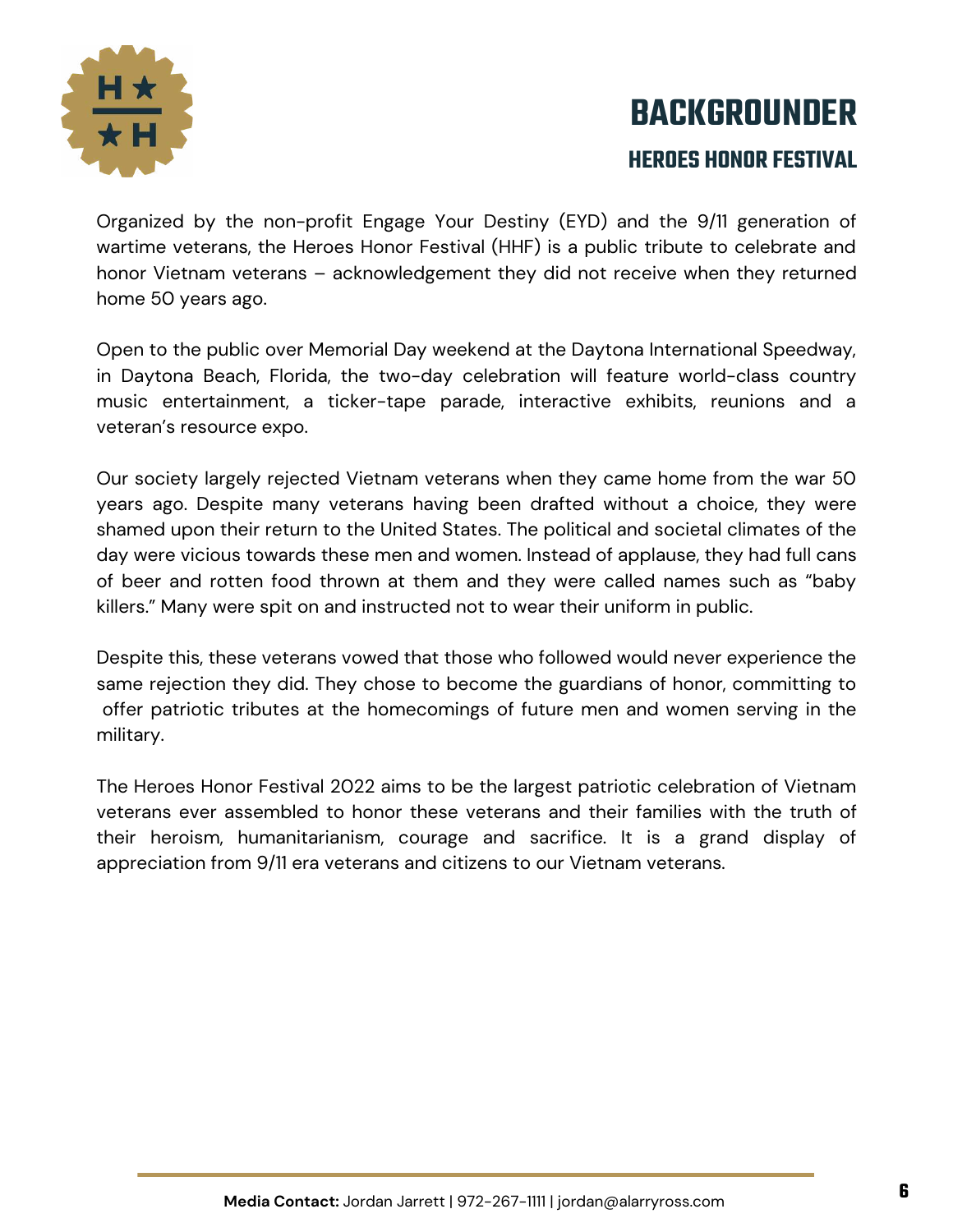

# **BACKGROUNDER ENGAGE YOUR DESTINY**

Engage Your Destiny envisions a world without veteran suicide. Founded in 2016 by Ben Peterson, Engage Your Destiny is on a mission to bring honor, hope and healing to military veterans and their families.

The United States Military has been at war for 22 years and the long-term effects of this on our military, veterans and their families are extensive. Statistics show that 22 veterans commit suicide per day. Additionally, veterans have an 80% divorce rate and many experience PTSD or mental health issues as a result of their service.

Through in-person events and online resources, such as its online chapel, Engage Your Destiny is bringing life, hope and healing to local veteran communities, families and active-duty military stationed all over the world. Beginning with creating relational destiny, once engaged, Engage Your Destiny provides mentorship, support for healing and small groups.

Over the last five years, Engage Your Destiny has trained 6,000 military through resiliency classes and connected 60% of engaged individuals into small groups.

For more information about Engage Your Destiny, visit [engageyourdestiny.com.](https://engageyourdestiny.com/)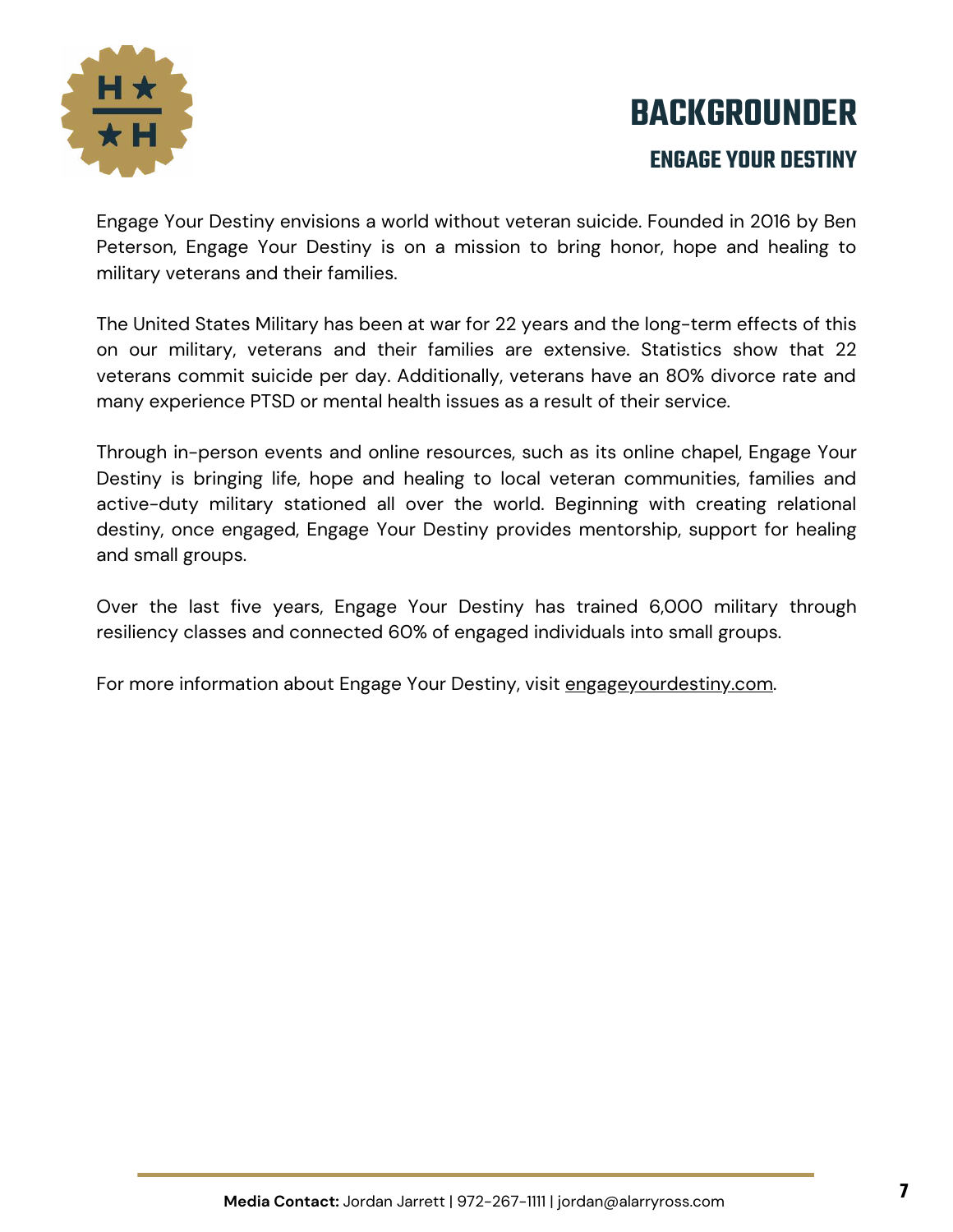

## **FACT SHEET HEROES HONOR FESTIVAL**

**What:** Heroes Honor Festival 2022

**When:** Memorial Day weekend, May 27-28, 2022

**Where:** Daytona International Speedway, Daytona Beach, Florida

**What:** A history-making patriotic celebration to honor and pay tribute to Vietnam veterans

#### **Website:** [heroeshonorfestival.com](https://heroeshonorfestival.com/)

**Festival Details:** In addition to a world-class music concert, "Country for a Cause," Heroes Honor Festival attendees can expect a range of activities including military flyovers, a patriot parachute team, veteran reunions, a resource expo, a Sunday Ride for Freedom, keynotes from Vietnam era heroes, lifetime legacy awards and a sacred remembrance vigil for those killed in action.

**Musical Guests:** Toby Keith, award-winning country superstar and avid supporter of American troops, will headline "Country for a Cause" alongside Justin Moore and Craig Morgan.

#### **Guests of honor will include:**

- Governor Ron DeSantis, 46th Governor of the State of Florida, former Lt. Commander in the U.S. Navy and active member of the U.S. Navy Reserve;
- Ann-Margret, award-winning entertainer and supporter of American troops;
- Chris Noel, retired American actress and entertainer who worked at Armed Forces Radio and Television Service (AFRTS) as the "Voice of Vietnam;"
- Major Gen. Patrick Brady, a Vietnam War helicopter pilot and Medal of Honor and Distinguished Service Cross recipient;
- Lt. Gen. William G. Boykin, one of the original members of the U.S. Army's Delta Force;
- Lt. Col. Oliver North, a combat decorated U.S. Marine, No. 1 best-selling author, founder of two successful small businesses and holder of three U.S. patents; and
- Mark "Oz" Geist, bestselling co-author of "13 Hours" and security and military consultant credited with saving 25 people in the attack on Benghazi.

-**continued**-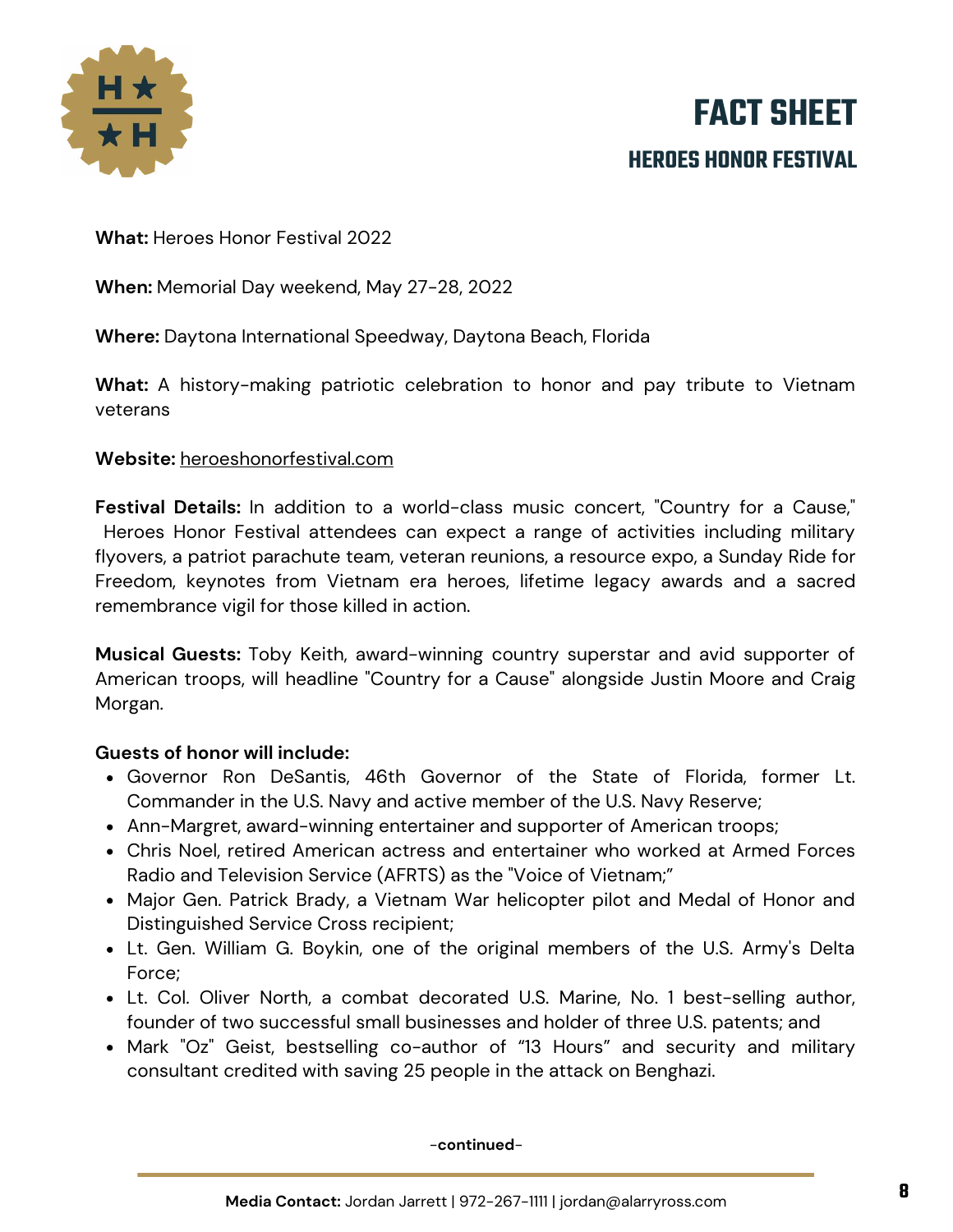

#### **Event Schedule:**

Friday, May 27, 2022

Doors open: 6:00 p.m. (EDT)

#### $6 - 9$  PM

- Activations & Veteran Resource Expo
- Division Meetups & Reunions
- Patriot Guard Riders Traveling Memorial Walls
- Vietnam Veterans Memorial
- Global War on Terror Memorial

#### 7 PM - Close

- Pledge of Allegiance
- Bald Eagle Flyover
- National Anthem (Savannah Madison)
- Bandit Flight Formation & Patriot Parachute Team
- Huey Helicopter Flyover
- Vietnam War Commemoration Pinning Ceremony
- General Jerry Boykin
- POW/MIA Table Setting Ceremony
- T38 Military Flyover
- Sacred Memorial Vigil Vietnam Veteran Remembrance of the 58,220 KIA
- Music: Revisiting Creedence

-**continued**-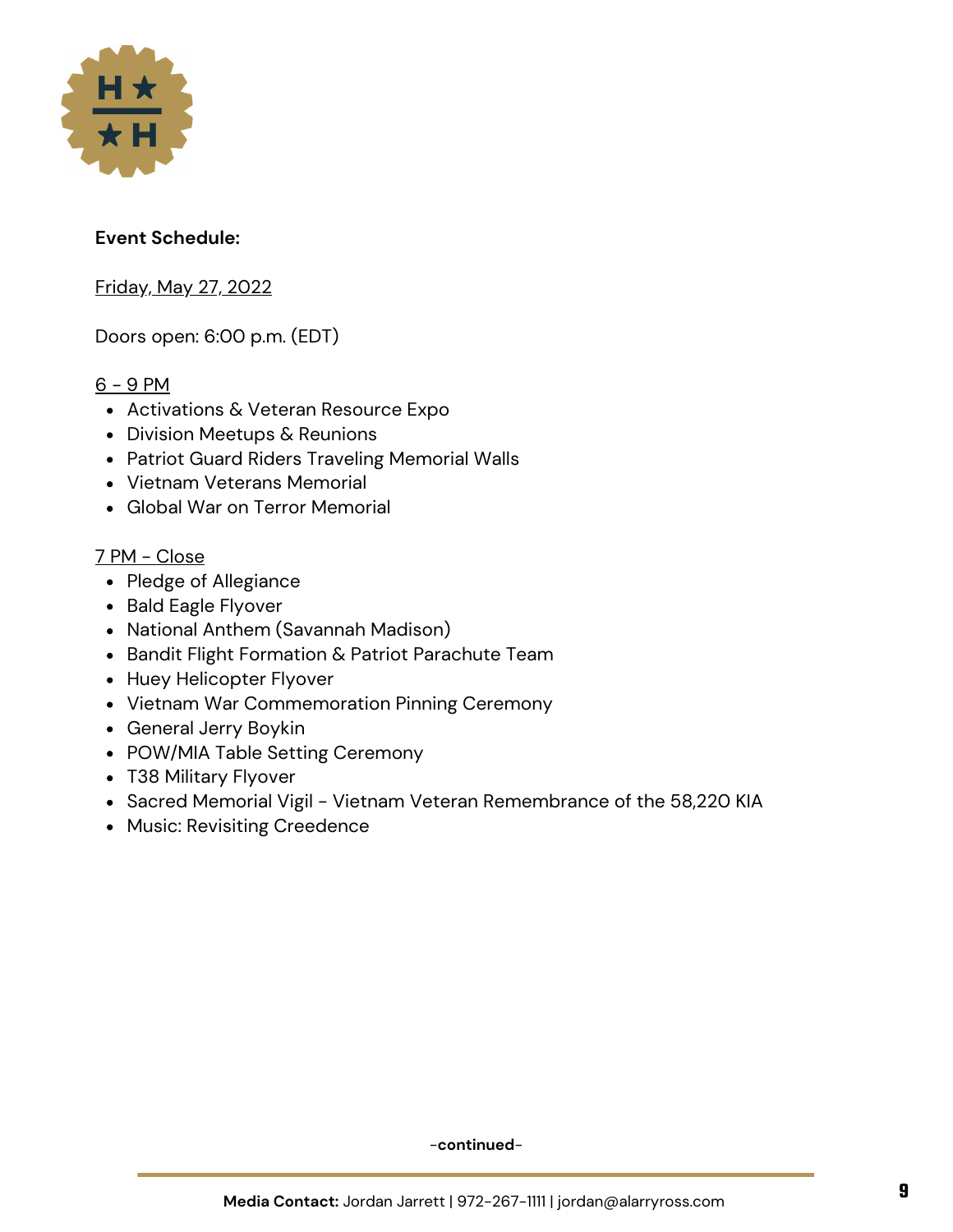

#### **Event Schedule:**

Saturday, May 28, 2022

Doors open: 10:00 a.m. (EDT)

#### 10 AM - 9 PM

- Activations & Veteran Resource Expo
- Division Meetups & Reunions
- Patriot Guard Riders Traveling Memorial Walls
- Vietnam Veterans Memorial
- Global War on Terror Memorial

#### $1 - 4 PM$

- A10 Warthogs Military Flyover
- Pledge of Allegiance
- Bald Eagle Flyover
- National Anthem (Savannah Madison)
- Bandit Flight Team & Patriot Parachute Team
- Music: Six-String Soldiers
- Lt. Col. Oliver North
- Mark Geist
- Changing of the Guard
- Major General Patrick Brady
- Music: Craig Morgan

#### <u>4 PM - Close</u>

- Heroes Honor Lifetime Legacy Award; Ann Margaret and Chris Noel
- Music: Justin Moore
- Governor Ron DeSantis
- Ben Peterson
- Huey Helicopter Flyover
- Bandit Flight Team
- Music: Toby Keith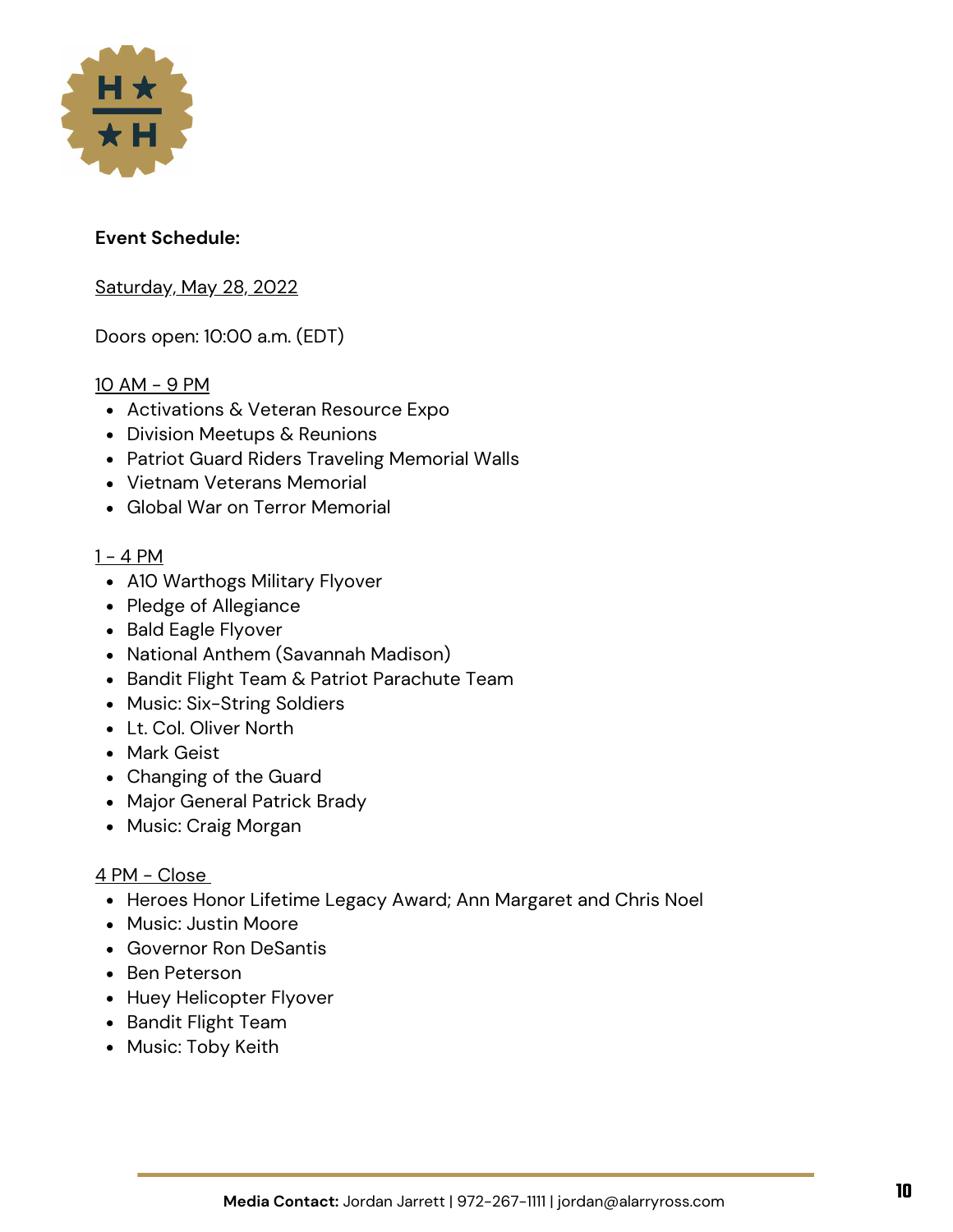

## **SUGGESTED INTERVIEW QUESTIONS**

- What is the Heroes Honor Festival and how did it come about? 1.
- Why hold this celebration for Vietnam veterans now? 2.
- Why are you specifically honoring Vietnam veterans? 3.
- What can festivalgoers expect to see and experience at the Heroes Honor Festival? 4.
- 5. In addition to the "Country for a Cause" concert with Toby Keith, Justin Moore and Craig Morgan, other special guests will join you. Who are some of the individuals who will speak at the event?
- 6. How can people join this patriotic celebration?
- What are you hoping that Vietnam veterans and attendees will take away from the 7. event?
- 8. What is the mission of your nonprofit organization <u>[Engage Your Destiny](https://engageyourdestiny.com/)</u> and what is its relationship with the Heroes Honor Festival?